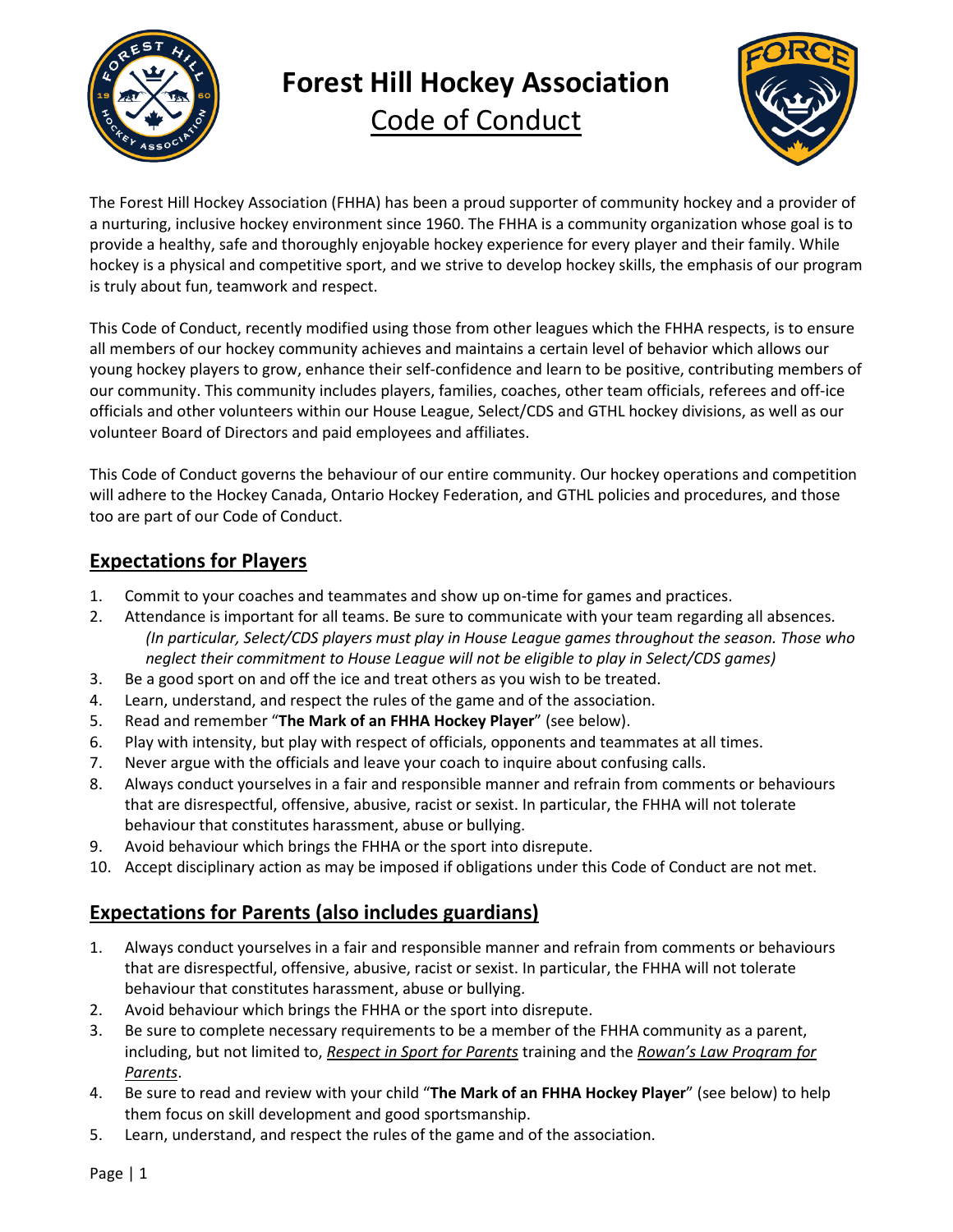- 6. Remember that children play sports for their enjoyment, not yours. They are not professional athletes.
- 7. Please make sure your child arrives on-time and ready to play with safe and appropriate equipment.
- 8. It's hard to stay calm when your child is fouled, with or without a penalty call. Referees are human and will make mistakes. Any concerns regarding the officiating should be calmly directed to the coach who will follow league procedures to investigate any issues.
- 9. Be a positive role model for your child and encourage sportsmanship by showing respect and courtesy, and by demonstrating positive support for all players, coaches, officials and spectators at every game, practice or other team event. Never ridicule or yell at any child for making a mistake or losing a game, including your own and never resort to booing, taunting or using profane language or gestures.
- 10. Do not encourage any behavior that would endanger the health and well-being of the players.
- 11. Teach and encourage your child to play by the rules and to resolve conflicts without resorting to hostility or violence.
- 12. Demand that your child treats other players, coaches, officials and spectators with respect regardless of race, creed, color, gender or ability.
- 13. Never question, discuss, or confront coaches or other team officials at a game or practice. Take the time to speak with coaches at an agreed upon time and place. Please obey the 24-hour rule, also in place for coaches and other team officials.
- 14. Refrain from coaching your child or other players during games and practices.
- 15. Recognize the value and importance of all volunteers. They give their time and resources to provide hockey for your child.
- 16. If you have concerns or questions regarding your child's coach or other team officials, direct your remarks to the appropriate FHHA official.
- 17. Accept disciplinary action as may be imposed if obligations under this Code of Conduct are not met.

### **Expectations for Coaches and other Team Officials**

- 1. Coaches and other team officials must be appointed and/or approved by the FHHA.
- 2. No one is permitted on the bench or on the ice (or as a Team Official) without the approval of the FHHA and without proper accreditation, including, but not limited to, any necessary coaching, *Respect in Sport Activity Leader/Coach Program* and other inclusiveness training programs, as well as background checks.
- 3. Always conduct yourselves in a fair and responsible manner and refrain from comments or behaviours that are disrespectful, offensive, abusive, racist or sexist. In particular, the FHHA will not tolerate behaviour that constitutes harassment, abuse or bullying.
- 4. Avoid behaviour which brings the FHHA or the sport into disrepute.
- 5. Treat all players and their families fairly within the context of their activity, regardless of gender, place of origin, colour, sexual orientation, religion, political belief or economic status.
- 6. Be sure to read and review with your players "**The Mark of an FHHA Hockey Player**" (see below) and help model these principles.
- 7. Understand and respect the inherent power imbalance that exists with your players and be careful not to take advantage of, abuse or mismanage it in any way that could be detrimental to the development of your players.
- 8. To the best of your ability, ensure players are enjoying the game of hockey in a fun, safe environment.
- 9. Ensure activities are suitable for the age, experience, ability and fitness level of the players, and educate them as to their responsibilities in contributing to a safe environment and fair play.
- 10. Communicate and co-operate with registered medical practitioners in any diagnoses, treatment and management of a player's medical or psychological issues. Consider the player's future health and wellbeing when making decisions regarding an injured player's ability to continue playing or practicing.
- 11. Remember that players play to have fun and must be encouraged to have confidence in themselves.
- 12. Ensure that all players receive equal instruction, support and appropriate, fair playing time.
- 13. Be responsible for the conduct of your players on the ice and in the dressing rooms.
- 14. Consider it an honour and a privilege to work with the young people of our community.